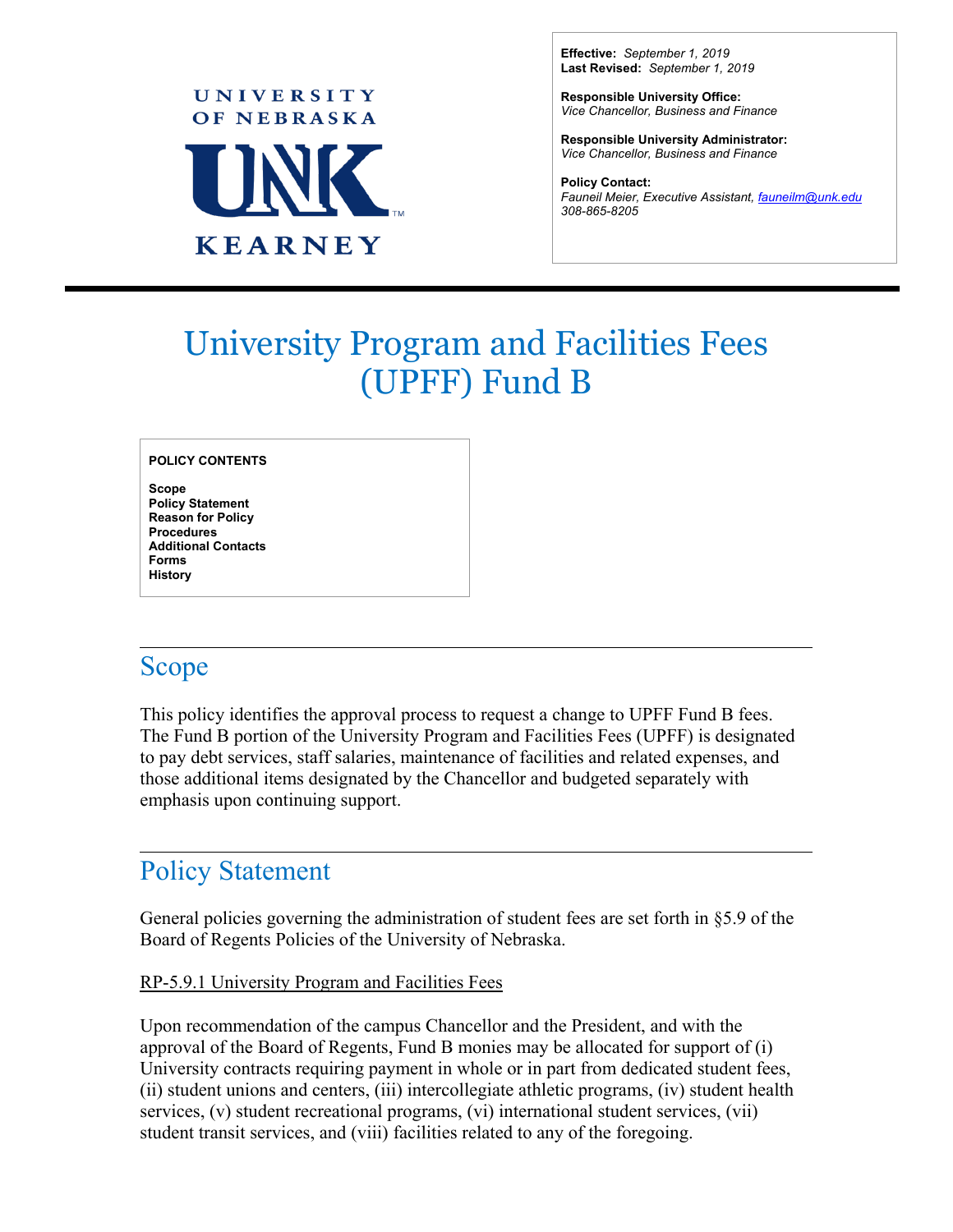Fund B monies shall not be allocated for the benefit of an individual student (including athletic scholarships) except for wages paid to a student who is an hourly paid employee, employed by and at one of the facilities above; for support of the University's physical plant, except for facilities used primarily for those student services or activities permitted above or facilities subject to bonded indebtedness requiring dedicated student fees; or for support of any academic program, or any function or facility directly related to an academic program.

In the event a facility is used in part for those student services or activities permitted above, and in part for other purposes (such as academic programs, or faculty, staff, or community services and activities), Fund B monies may be used to support the facility only up to the proportion that the permitted student services or activities in the facility bear to the total use of the facility.

The Finance Office will periodically audit UPFF Fund B fees to determine 1) whether student fees collected are being used for their intended purpose and for allowable expenditures, 2) fund balances are monitored and controlled, and 3) written explanations are provided as to the appropriateness and intended use of excessive fund balances due to surpluses built over time. All fees will be reviewed at least once every four years.

### Reason for Policy

Per Board of Regents Policy RP-5.9.4, the Chancellors on each of the campuses shall report to the President, no later than March 1 of each year, a listing of all planned changes in student fees, of any nature, for the next academic year. Planned changes in fees must be approved by the President and subsequently included as a report to the Board of Regents in a meeting agenda, prior to the proposed implementation of all planned changes in student fees.

# **Procedures**

An annual announcement is sent by the Vice Chancellor for Business and Finance (VCBF) by early October notifying the campus units to submit requests for all planned changes to student fees. The request for a UPFF Fund B change is submitted on a UPFF Fund B Fee Approval Form. The form and all supporting documentation are routed to the appropriate Chair, Director, Dean, Vice Chancellor, and/or Chancellor for initial signature approval. Forms and supporting documentation are due to the appropriate Vice Chancellor/Chancellor **one week before the last business day in October**. The appropriate Vice Chancellor/Chancellor will then provide all initially approved forms to the Office of the VCBF by the last business day in October.

All UPFF Fund B fee requests are initially reviewed by the Business and Finance Fee Panel, which consists of the following:

- Associate Vice Chancellor for Business & Finance
- Director of Finance
- Student Accounts Manager
- Senior Financial Accountant